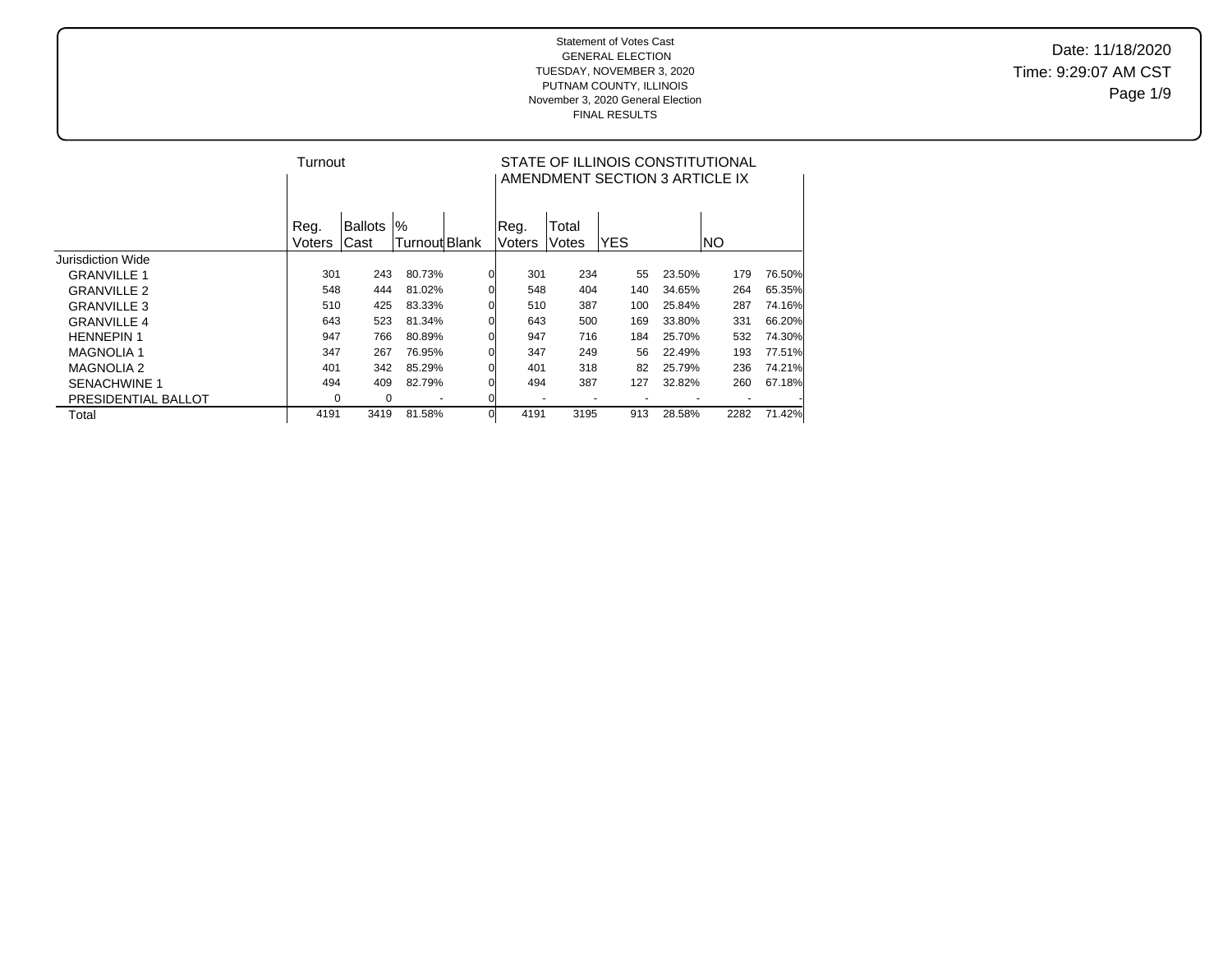## Date: 11/18/2020 Time: 9:29:07 AM CST Page 2/9

### PRESIDENT AND VICE PRESIDENT OF THE UNITED STATES

|                     | Reg.<br>Voters | Total<br>Votes | (JOSEPH R.<br><b>BIDEN</b><br>KKAMALA D. |                          | <b>IOONALD J.</b><br>TRUMP<br> (MICHAEL R. |        | (HOWIE<br>IHAWKINS<br>(ANGELA |                          | <b>(GLORIA LA</b><br><b>RIVA</b><br>(LEONARD |                          | <b>(BRIAN</b><br>ICARROLL |                          | ,(JO<br><b>JORGENSEN</b><br>(AMAR PATEL (JEREMY |                          | I(BARBARA<br>BELLAR (W) | (W)    | <b>(TODD CELLA</b> |  |
|---------------------|----------------|----------------|------------------------------------------|--------------------------|--------------------------------------------|--------|-------------------------------|--------------------------|----------------------------------------------|--------------------------|---------------------------|--------------------------|-------------------------------------------------|--------------------------|-------------------------|--------|--------------------|--|
| Jurisdiction Wide   |                |                |                                          |                          |                                            |        |                               |                          |                                              |                          |                           |                          |                                                 |                          |                         |        |                    |  |
| <b>GRANVILLE 1</b>  | 301            | 241            | 89                                       | 36.93%                   | 150                                        | 62.24% | 0                             | $\overline{\phantom{a}}$ |                                              | $\overline{\phantom{a}}$ |                           | 0.41%                    |                                                 | 0.41%                    | $\mathbf{0}$            |        | $\Omega$           |  |
| <b>GRANVILLE 2</b>  | 548            | 442            | 203                                      | 45.93%                   | 228                                        | 51.58% | 3                             | 0.68%                    |                                              | 0.23%                    |                           | 0.23%                    | 6                                               | 1.36%                    | $\mathbf{0}$            |        |                    |  |
| <b>GRANVILLE 3</b>  | 510            | 418            | 154                                      | 36.84%                   | 259                                        | 61.96% |                               | 0.24%                    | $\Omega$                                     | $\overline{\phantom{0}}$ |                           | 0.48%                    | 2                                               | 0.48%                    | $\mathbf{0}$            | $\sim$ | $\Omega$           |  |
| <b>GRANVILLE 4</b>  | 643            | 515            | 236                                      | 45.83%                   | 265                                        | 51.46% | 3                             | $0.58\%$                 |                                              | 0.19%                    |                           | 0.19%                    | 9                                               | 1.75%                    | $\mathbf{0}$            |        |                    |  |
| <b>HENNEPIN1</b>    | 947            | 760            | 277                                      | 36.45%                   | 475                                        | 62.50% | 3                             | 0.39%                    | $\Omega$                                     | $\overline{\phantom{a}}$ |                           | $\overline{\phantom{a}}$ | 5                                               | 0.66%                    | $\overline{0}$          |        | $\Omega$           |  |
| <b>MAGNOLIA 1</b>   | 347            | 265            | 88                                       | 33.21%                   | 173                                        | 65.28% | 3                             | 1.13%                    | 0                                            | $\overline{\phantom{0}}$ |                           | $\overline{\phantom{a}}$ |                                                 | 0.38%                    | $\Omega$                |        |                    |  |
| <b>MAGNOLIA 2</b>   | 401            | 341            | 129                                      | 37.83%                   | 204                                        | 59.82% |                               | 0.29%                    | 0                                            | $\overline{\phantom{0}}$ |                           |                          |                                                 | 2.05%                    | $\Omega$                |        | $\Omega$           |  |
| <b>SENACHWINE 1</b> | 494            | 408            | 162                                      | 39.71%                   | 239                                        | 58.58% | 3                             | 0.74%                    | 0                                            | $\overline{\phantom{0}}$ | 2                         | 0.49%                    |                                                 | 0.49%                    | $\Omega$                |        |                    |  |
| PRESIDENTIAL BALLOT |                |                | $\Omega$                                 | $\overline{\phantom{a}}$ | $\Omega$                                   |        | $\Omega$                      | $\overline{\phantom{a}}$ |                                              | $\overline{\phantom{a}}$ |                           |                          | $\Omega$                                        | $\overline{\phantom{a}}$ | $\Omega$                | $\sim$ | $\Omega$           |  |
| Total               | 4191           | 3390           | 1338                                     | 39.47%                   | 1993                                       | 58.79% |                               | $0.50\%$                 |                                              | 0.06%                    |                           | 0.21%                    | 33                                              | 0.97%                    | 0                       |        |                    |  |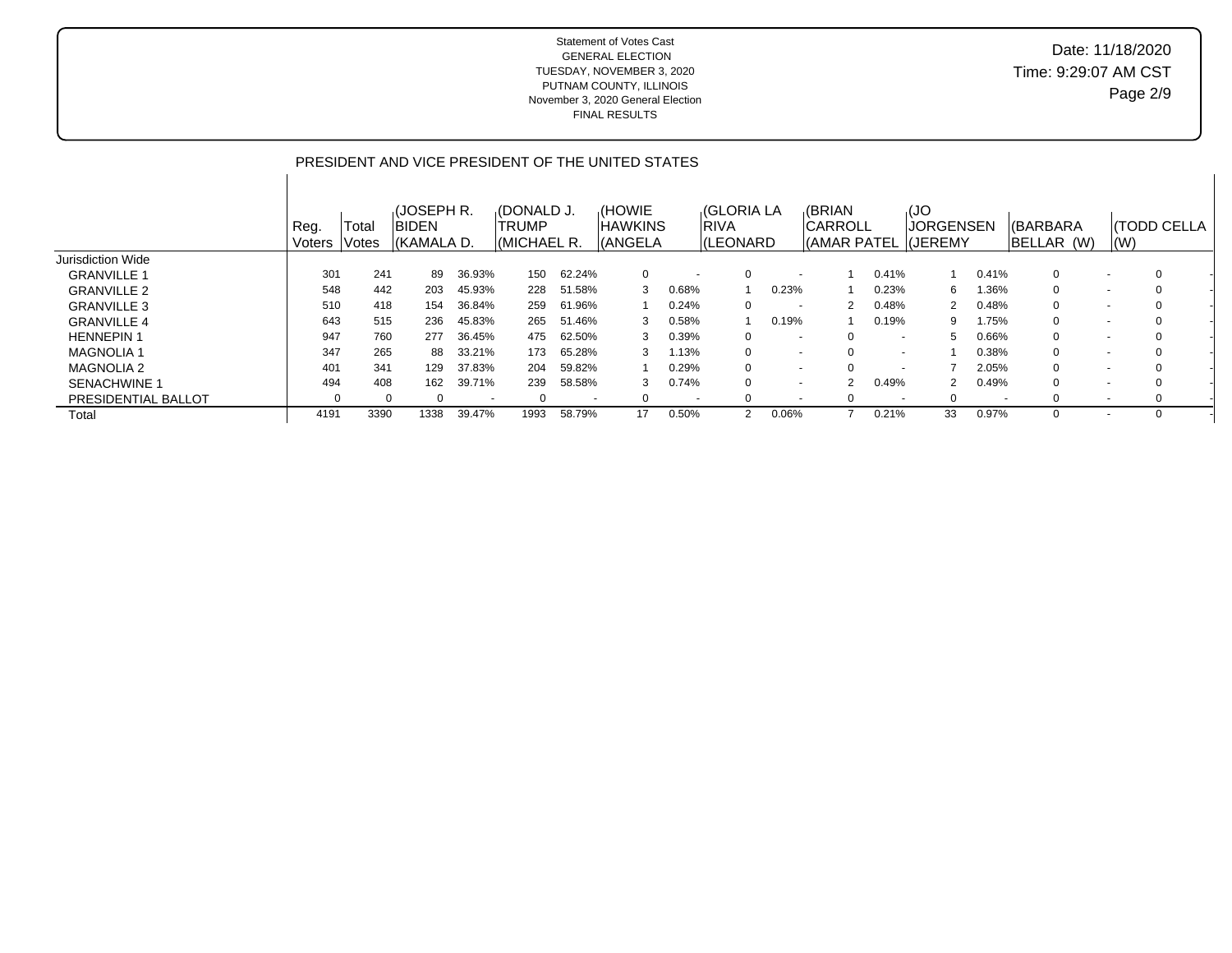Date: 11/18/2020 Time: 9:29:07 AM CST Page 3/9

### PRESIDENT AND VICE PRESIDENT OF THE UNITED STATES

|                          | Reg.<br>Voters | Total<br>Votes | (MARK<br><b>CHARLES</b> | (W)                      | <b>(JADE</b><br><b>ISIMMONS</b><br>$\mathsf{I}(\mathsf{W})$ |          | $\mathsf{I}(\mathsf{W})$ | <b>CHRIS</b><br><b>FRANKLIN</b> |                          | KKATHRYN<br><b>GIBSON</b><br>(W) |                          | <b><i>(KATHERINE</i></b><br>FORBES (W) |
|--------------------------|----------------|----------------|-------------------------|--------------------------|-------------------------------------------------------------|----------|--------------------------|---------------------------------|--------------------------|----------------------------------|--------------------------|----------------------------------------|
| <b>Jurisdiction Wide</b> |                |                |                         |                          |                                                             |          |                          |                                 |                          |                                  |                          |                                        |
| <b>GRANVILLE 1</b>       | 301            | 241            | 0                       |                          | $\sim$                                                      | 0        | $\overline{\phantom{a}}$ | 0                               | $\overline{\phantom{a}}$ | $\Omega$                         | $\blacksquare$           | 0                                      |
| <b>GRANVILLE 2</b>       | 548            | 442            | 0                       | $\overline{\phantom{a}}$ |                                                             | 0        | $\overline{\phantom{a}}$ |                                 | $\blacksquare$           | $\Omega$                         | $\overline{\phantom{0}}$ | 0                                      |
| <b>GRANVILLE 3</b>       | 510            | 418            | 0                       | $\overline{\phantom{a}}$ |                                                             | 0        | $\overline{\phantom{a}}$ |                                 | $\overline{\phantom{a}}$ | 0                                | $\overline{\phantom{0}}$ | $\Omega$                               |
| <b>GRANVILLE 4</b>       | 643            | 515            | $\Omega$                | $\overline{\phantom{a}}$ |                                                             | 0        | $\overline{\phantom{a}}$ | 0                               | $\overline{\phantom{a}}$ |                                  | $\overline{\phantom{0}}$ | 0                                      |
| <b>HENNEPIN1</b>         | 947            | 760            | 0                       | $\overline{\phantom{a}}$ |                                                             | 0        | $\overline{\phantom{a}}$ |                                 | $\overline{\phantom{a}}$ | $\Omega$                         | $\overline{\phantom{0}}$ | $\Omega$                               |
| <b>MAGNOLIA1</b>         | 347            | 265            | 0                       | $\overline{\phantom{a}}$ |                                                             | 0        | $\overline{\phantom{a}}$ | 0                               | $\overline{\phantom{a}}$ | 0                                | $\overline{\phantom{0}}$ | 0                                      |
| <b>MAGNOLIA 2</b>        | 401            | 341            | $\Omega$                | $\overline{\phantom{a}}$ |                                                             | $\Omega$ | $\overline{\phantom{a}}$ | $\Omega$                        | $\overline{\phantom{a}}$ | $\Omega$                         | $\overline{\phantom{0}}$ | $\Omega$                               |
| <b>SENACHWINE 1</b>      | 494            | 408            |                         | $\overline{\phantom{a}}$ |                                                             | 0        | $\overline{\phantom{a}}$ |                                 | $\overline{\phantom{0}}$ | $\Omega$                         | $\overline{\phantom{0}}$ | 0                                      |
| PRESIDENTIAL BALLOT      | $\Omega$       | $\Omega$       | 0                       | $\overline{\phantom{a}}$ |                                                             | 0        | $\overline{\phantom{a}}$ | 0                               | $\overline{\phantom{a}}$ | $\Omega$                         | $\overline{\phantom{0}}$ | 0                                      |
| Total                    | 4191           | 3390           | $\Omega$                | ٠                        |                                                             | 0        |                          | $\Omega$                        |                          |                                  |                          | $\Omega$                               |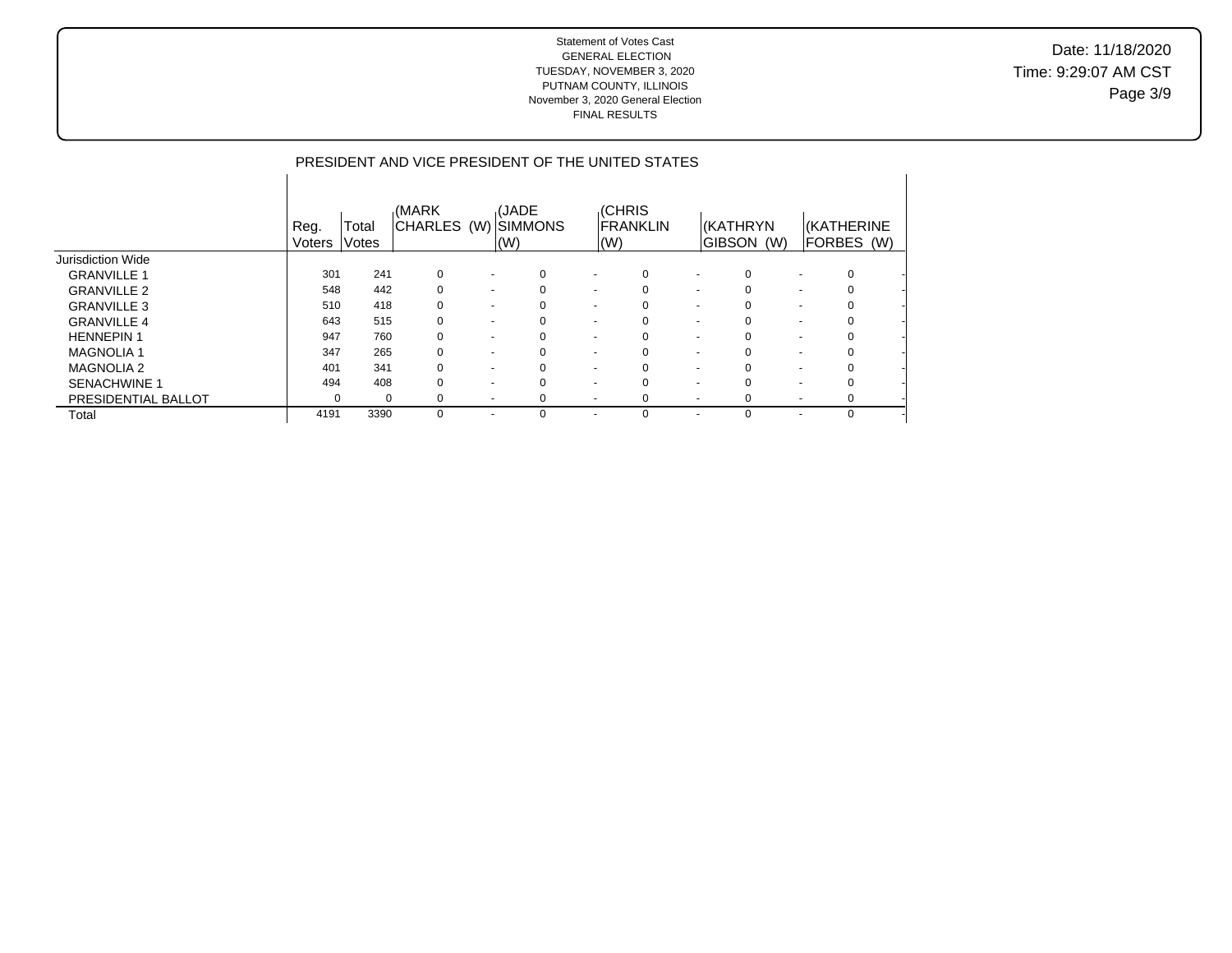## Date: 11/18/2020 Time: 9:29:07 AM CST Page 4/9

|                     |                          |                          | UNITED STATES SENATOR      |                          |                               |        |                               |                          |                        |       |                                |       |                                     |  |
|---------------------|--------------------------|--------------------------|----------------------------|--------------------------|-------------------------------|--------|-------------------------------|--------------------------|------------------------|-------|--------------------------------|-------|-------------------------------------|--|
|                     | Reg.<br><b>Voters</b>    | Total<br>Votes           | IRICHARD J.<br> DURBIN (D) |                          | MARK C.<br>ICURRAN JR.<br>(R) |        | WILLIE L.<br>IWILSON<br>(WWP) |                          | IDAVID F.<br>BLACK (G) |       | <b>DANNY</b><br><b>IMALOUF</b> |       | LOWELL<br>(LIB) MARTIN<br>SEIDA (W) |  |
| Jurisdiction Wide   |                          |                          |                            |                          |                               |        |                               |                          |                        |       |                                |       |                                     |  |
| <b>GRANVILLE 1</b>  | 301                      | 233                      | 96                         | 41.20%                   | 127                           | 54.51% | 4                             | .72%                     |                        | 0.43% | 5                              | 2.15% | 0                                   |  |
| <b>GRANVILLE 2</b>  | 548                      | 428                      | 224                        | 52.34%                   | 195                           | 45.56% | 5                             | $1.17\%$                 |                        | 0.23% | 3                              | 0.70% | 0                                   |  |
| <b>GRANVILLE 3</b>  | 510                      | 395                      | 176                        | 44.56%                   | 200                           | 50.63% |                               | l.77%                    | 8                      | 2.03% | 4                              | 1.01% | 0                                   |  |
| <b>GRANVILLE 4</b>  | 643                      | 507                      | 252                        | 49.70%                   | 239                           | 47.14% | 10                            | $.97\%$                  | 2                      | 0.39% | 4                              | 0.79% | 0                                   |  |
| <b>HENNEPIN 1</b>   | 947                      | 735                      | 314                        | 42.72%                   | 393                           | 53.47% | 16                            | 2.18%                    | 6                      | 0.82% | 6                              | 0.82% | 0                                   |  |
| <b>MAGNOLIA1</b>    | 347                      | 261                      | 91                         | 34.87%                   | 147                           | 56.32% | 11                            | 4.21%                    | 4                      | 1.53% | 8                              | 3.07% | 0                                   |  |
| <b>MAGNOLIA 2</b>   | 401                      | 333                      | 138                        | 41.44%                   | 182                           | 54.65% | 6                             | .80%                     | 4                      | l.20% | 3                              | 0.90% | 0                                   |  |
| <b>SENACHWINE 1</b> | 494                      | 405                      | 168                        | 41.48%                   | 223                           | 55.06% | 5                             | .23%                     | $\overline{2}$         | 0.49% | 7                              | 1.73% | 0                                   |  |
| PRESIDENTIAL BALLOT | $\overline{\phantom{a}}$ | $\overline{\phantom{a}}$ | ۰                          | $\overline{\phantom{a}}$ | ٠                             | ۰      | ۰                             | $\overline{\phantom{a}}$ |                        |       |                                |       |                                     |  |
| Total               | 4191                     | 3297                     | 1459                       | 44.25%                   | 1706                          | 51.74% | 64                            | .94%                     | 28                     | 0.85% | 40                             | 1.21% | 0                                   |  |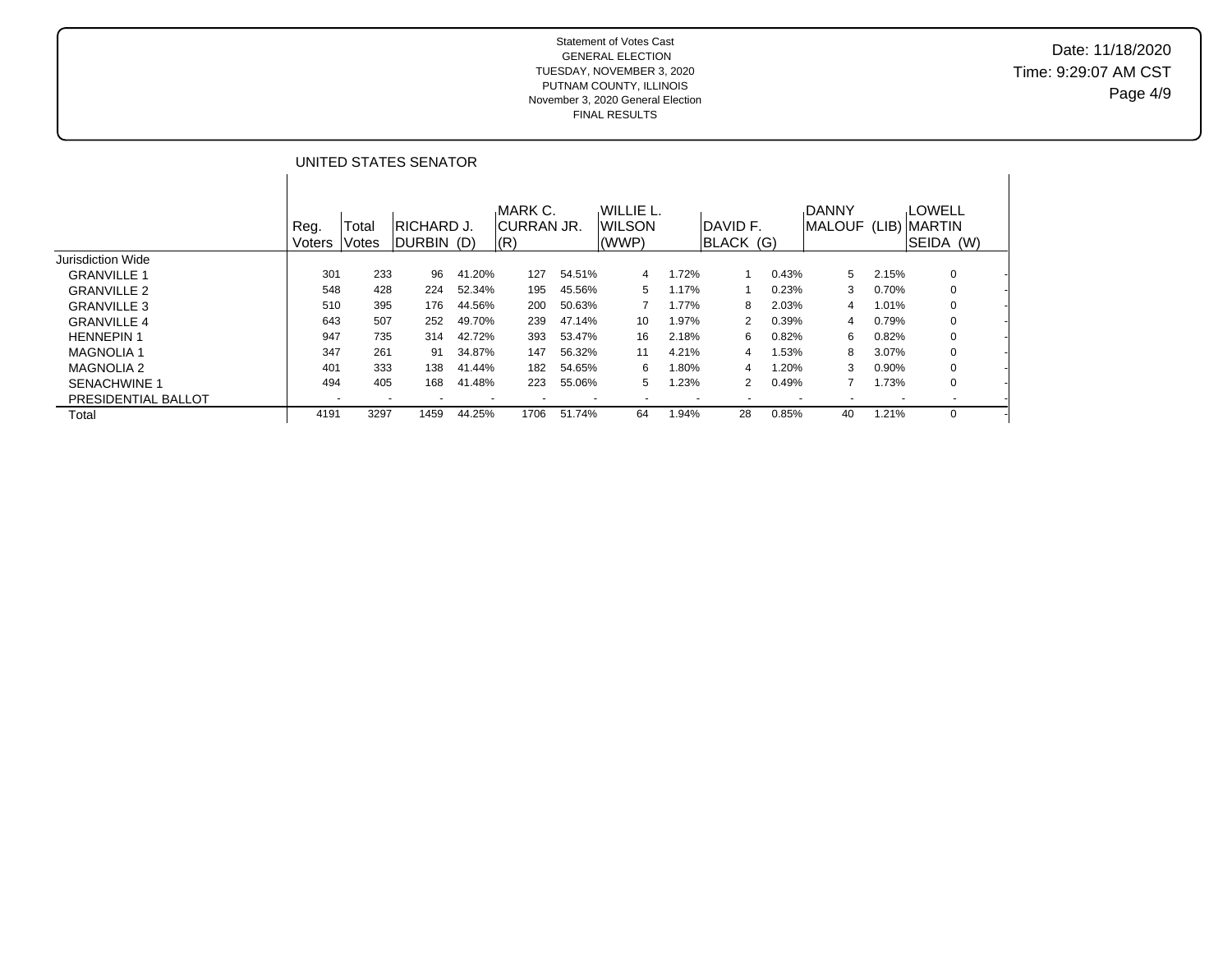# Date: 11/18/2020 Time: 9:29:07 AM CST Page 5/9

|                     |                          |                |                                          |        | CONGRESSIONAL 16TH DISTRICT REPRESENTATIVE | STATE REPRESENTATIVE 76TH DISTRICT |                                                                    |                          |  |                 |                |                      |        |                             |        |
|---------------------|--------------------------|----------------|------------------------------------------|--------|--------------------------------------------|------------------------------------|--------------------------------------------------------------------|--------------------------|--|-----------------|----------------|----------------------|--------|-----------------------------|--------|
|                     | Reg.<br>Voters           | Total<br>Votes | <b>DANI</b><br><b>IBRZOZOWSKI</b><br>(D) |        | <b>ADAM</b><br><b>KINZINGER</b><br>(R)     |                                    | <b>BRANDEN</b><br>McCULLOUGH ROY JONES<br>$\mathsf{I}(\mathsf{W})$ | (W)                      |  | Reg.<br>lVoters | Total<br>Votes | LANCE<br>YEDNOCK (D) |        | ITRAVIS S<br><b>BREEDEN</b> | (R)    |
| Jurisdiction Wide   |                          |                |                                          |        |                                            |                                    |                                                                    |                          |  |                 |                |                      |        |                             |        |
| <b>GRANVILLE 1</b>  | 301                      | 236            | 75                                       | 31.78% | 161                                        | 68.22%                             | $\mathbf 0$                                                        | $\overline{\phantom{0}}$ |  | 301             | 235            | 107                  | 45.53% | 128                         | 54.47% |
| <b>GRANVILLE 2</b>  | 548                      | 431            | 189                                      | 43.85% | 242                                        | 56.15%                             | $\mathbf 0$                                                        | $\overline{\phantom{0}}$ |  | 548             | 433            | 253                  | 58.43% | 180                         | 41.57% |
| <b>GRANVILLE 3</b>  | 510                      | 408            | 142                                      | 34.80% | 266                                        | 65.20%                             | $\Omega$                                                           | $\overline{\phantom{a}}$ |  | 510             | 397            | 208                  | 52.39% | 189                         | 47.61% |
| <b>GRANVILLE 4</b>  | 643                      | 514            | 207                                      | 40.27% | 307                                        | 59.73%                             | 0                                                                  | $\overline{\phantom{0}}$ |  | 643             | 513            | 291                  | 56.73% | 222                         | 43.27% |
| <b>HENNEPIN 1</b>   | 947                      | 746            | 258                                      | 34.58% | 488                                        | 65.42%                             | $\Omega$                                                           | $\overline{\phantom{a}}$ |  | 947             | 734            | 359                  | 48.91% | 375                         | 51.09% |
| <b>MAGNOLIA1</b>    | 347                      | 262            | 86.                                      | 32.82% | 176                                        | 67.18%                             | $\Omega$                                                           | $\overline{\phantom{0}}$ |  | 347             | 260            | 105                  | 40.38% | 155                         | 59.62% |
| <b>MAGNOLIA 2</b>   | 401                      | 332            | 106                                      | 31.93% | 226                                        | 68.07%                             | $\Omega$                                                           | $\overline{\phantom{a}}$ |  | 401             | 327            | 150                  | 45.87% | 177                         | 54.13% |
| <b>SENACHWINE 1</b> | 494                      | 401            | 134                                      | 33.42% | 267                                        | 66.58%                             | $\Omega$                                                           | $\overline{\phantom{0}}$ |  | 494             | 401            | 165                  | 41.15% | 236                         | 58.85% |
| PRESIDENTIAL BALLOT | $\overline{\phantom{a}}$ |                |                                          |        |                                            |                                    |                                                                    | $\overline{\phantom{0}}$ |  |                 |                |                      |        |                             |        |
| Total               | 4191                     | 3330           | 1197                                     | 35.95% | 2133                                       | 64.05%                             | $\Omega$                                                           | $\overline{\phantom{a}}$ |  | 4191            | 3300           | 1638                 | 49.64% | 1662                        | 50.36% |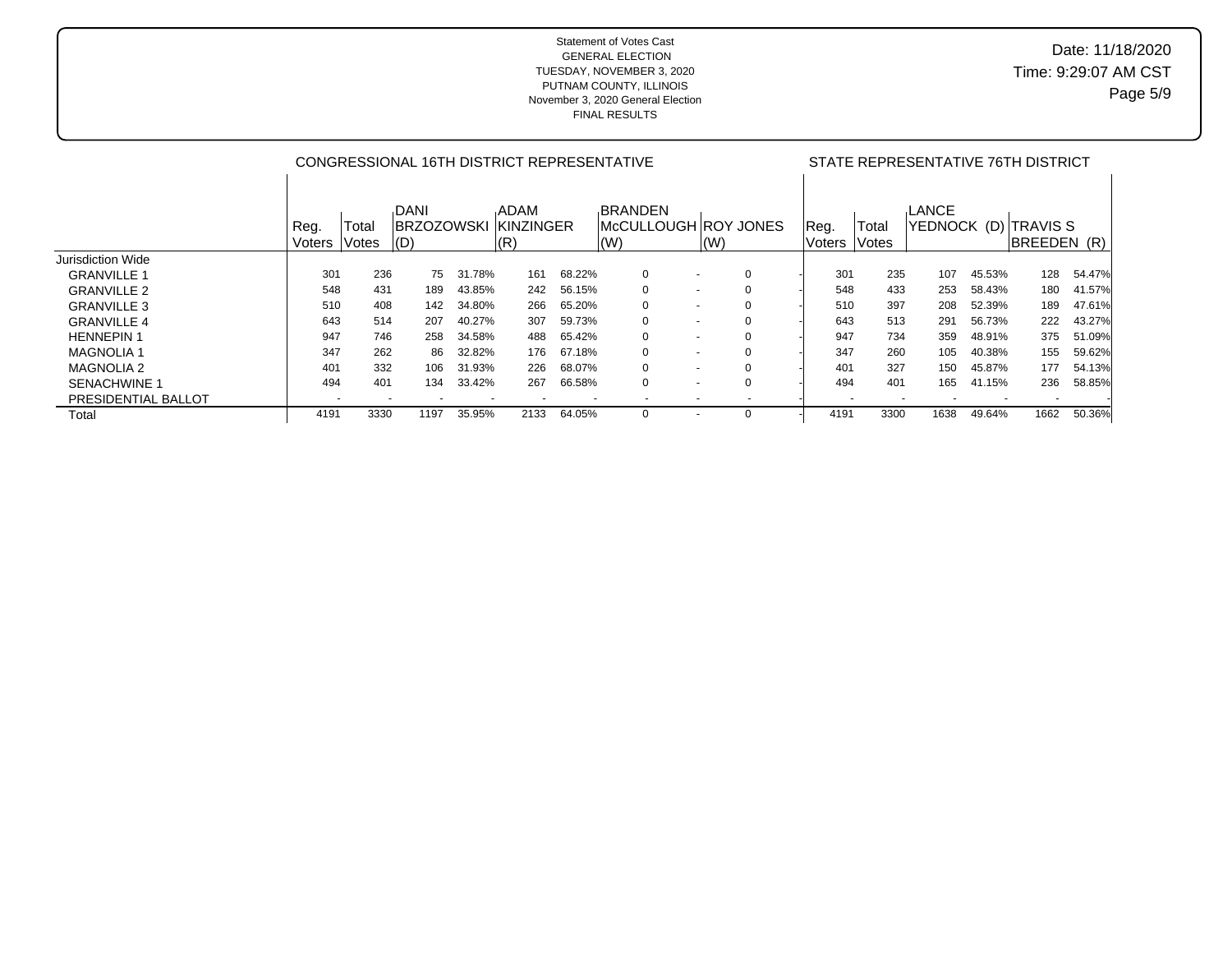# Date: 11/18/2020 Time: 9:29:07 AM CST Page 6/9

|                     |                |                | <b>COUNTY STATE'S ATTORNEY</b> |                                              | <b>COUNTY CIRCUIT CLERK</b> |        |                |                                    |             |                      |  |
|---------------------|----------------|----------------|--------------------------------|----------------------------------------------|-----------------------------|--------|----------------|------------------------------------|-------------|----------------------|--|
|                     | Reg.<br>Voters | Total<br>Votes | INo Candidate<br>$ $ (D)       | <b>CHRISTINA</b><br>JUDD MENNIE  Rea.<br>(R) |                             | Voters | Total<br>Votes | <b>CARLY R.</b><br>INEUBAUM<br>(D) |             | INo Candidate<br>(R) |  |
| Jurisdiction Wide   |                |                |                                |                                              |                             |        |                |                                    |             |                      |  |
| <b>GRANVILLE 1</b>  | 301            | 216            | 0                              | 216<br>$\blacksquare$                        | 100.00%                     | 301    | 186            | 186                                | 100.00%     | 0                    |  |
| <b>GRANVILLE 2</b>  | 548            | 370            | 0                              | 370<br>$\blacksquare$                        | 100.00%                     | 548    | 350            | 350                                | 100.00%     | 0                    |  |
| <b>GRANVILLE 3</b>  | 510            | 368            | 0                              | 368<br>$\blacksquare$                        | 100.00%                     | 510    | 316            |                                    | 316 100.00% | 0                    |  |
| <b>GRANVILLE 4</b>  | 643            | 439            | 0                              | 439<br>$\blacksquare$                        | 100.00%                     | 643    | 430            | 430                                | 100.00%     | 0                    |  |
| <b>HENNEPIN 1</b>   | 947            | 666            | 0                              | 666<br>$\overline{\phantom{a}}$              | 100.00%                     | 947    | 603            | 603                                | 100.00%     | 0                    |  |
| <b>MAGNOLIA 1</b>   | 347            | 234            | 0                              | 234<br>$\blacksquare$                        | 100.00%                     | 347    | 209            | 209                                | 100.00%     | 0                    |  |
| <b>MAGNOLIA 2</b>   | 401            | 300            | 0                              | 300<br>$\blacksquare$                        | 100.00%                     | 401    | 256            | 256                                | 100.00%     | 0                    |  |
| <b>SENACHWINE 1</b> | 494            | 340            | 0                              | 340<br>$\overline{\phantom{a}}$              | 100.00%                     | 494    | 291            | 291                                | 100.00%     | 0                    |  |
| PRESIDENTIAL BALLOT |                |                |                                |                                              |                             |        | ۰              |                                    |             |                      |  |
| Total               | 4191           | 2933           | 0                              | 2933<br>$\overline{\phantom{a}}$             | 100.00%                     | 4191   | 2641           | 2641                               | 100.00%     | 0                    |  |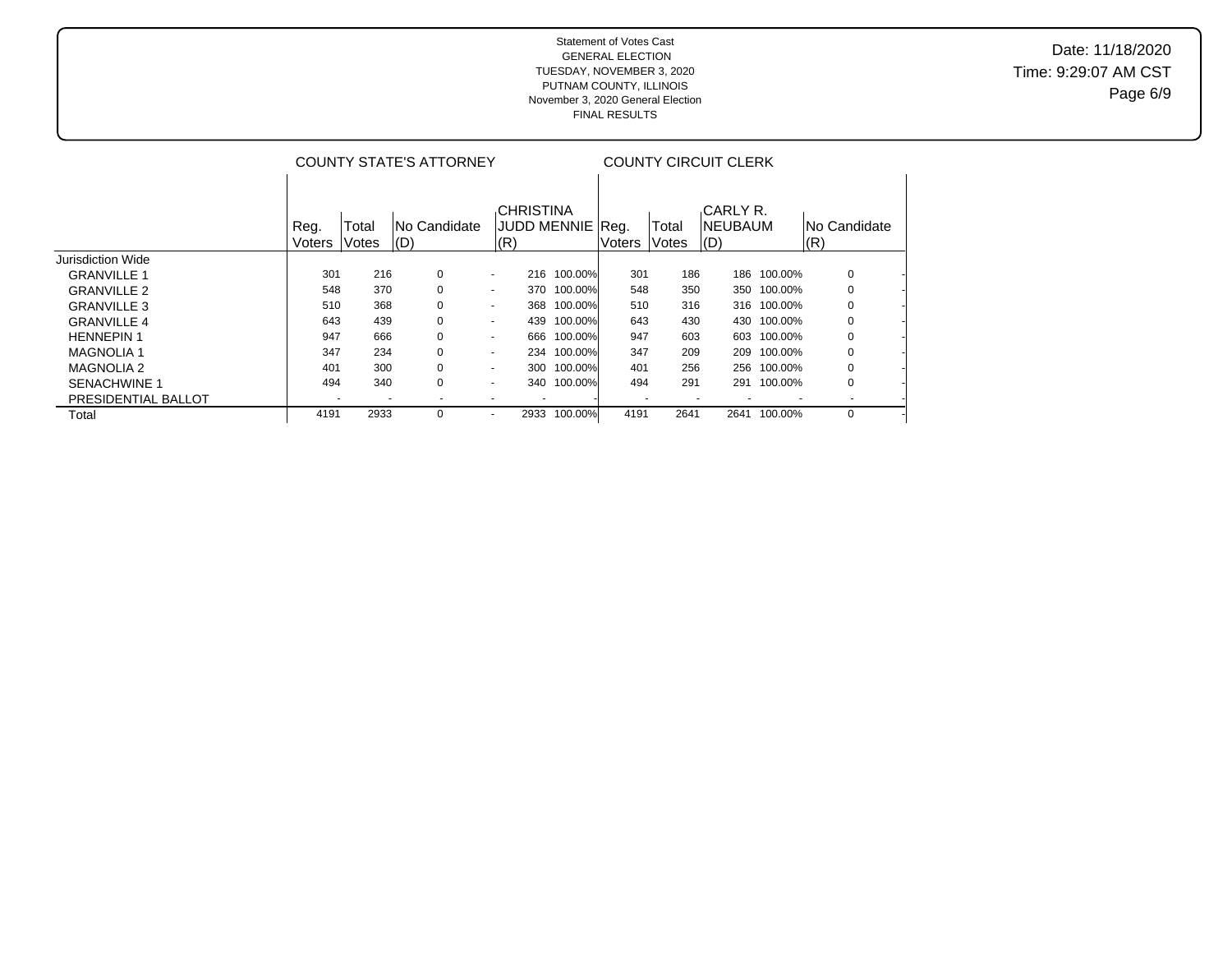|                     | COUNTY BOARD DISTRICT AT LARGE MEMBER |                       |                                           |        |                                                |        |            |        |                          |        |                | RETAIN TOM L. KILBRIDE |            |        |      |        |  |
|---------------------|---------------------------------------|-----------------------|-------------------------------------------|--------|------------------------------------------------|--------|------------|--------|--------------------------|--------|----------------|------------------------|------------|--------|------|--------|--|
|                     | Reg.<br>Voters                        | Total<br><b>Votes</b> | <b>ANTHONY</b><br>"TONY" RUE<br>$JR.$ (D) |        | FLOYD "BJ"<br><b>HOLOCKER III KEITH</b><br>(D) |        | BOGGIO (R) |        | IMARK JASON<br>IJUDD (R) |        | Req.<br>Voters | Total<br><b>Votes</b>  | <b>YES</b> |        | INO  |        |  |
| Jurisdiction Wide   |                                       |                       |                                           |        |                                                |        |            |        |                          |        |                |                        |            |        |      |        |  |
| <b>GRANVILLE 1</b>  | 301                                   | 426                   | 128                                       | 30.05% | 114                                            | 26.76% | 103        | 24.18% | 81                       | 19.01% | 301            | 220                    | 94         | 42.73% | 126  | 57.27% |  |
| <b>GRANVILLE 2</b>  | 548                                   | 777                   | 244                                       | 31.40% | 240                                            | 30.89% | 167        | 21.49% | 126                      | 16.22% | 548            | 398                    | 232        | 58.29% | 166  | 41.71% |  |
| <b>GRANVILLE 3</b>  | 510                                   | 750                   | 239                                       | 31.87% | 233                                            | 31.07% | 156        | 20.80% | 122                      | 16.27% | 510            | 364                    | 209        | 57.42% | 155  | 42.58% |  |
| <b>GRANVILLE 4</b>  | 643                                   | 906                   | 287                                       | 31.68% | 307                                            | 33.89% | 183        | 20.20% | 129                      | 14.24% | 643            | 481                    | 255        | 53.01% | 226  | 46.99% |  |
| <b>HENNEPIN1</b>    | 947                                   | 1350                  | 374                                       | 27.70% | 397                                            | 29.41% | 291        | 21.56% | 288                      | 21.33% | 947            | 691                    | 351        | 50.80% | 340  | 49.20% |  |
| <b>MAGNOLIA 1</b>   | 347                                   | 459                   | 98                                        | 21.35% | 106                                            | 23.09% | 139        | 30.28% | 116                      | 25.27% | 347            | 249                    | 131        | 52.61% | 118  | 47.39% |  |
| <b>MAGNOLIA 2</b>   | 401                                   | 604                   | 140                                       | 23.18% | 151                                            | 25.00% | 167        | 27.65% | 146                      | 24.17% | 401            | 315                    | 166        | 52.70% | 149  | 47.30% |  |
| <b>SENACHWINE 1</b> | 494                                   | 706                   | 137                                       | 19.41% | 135                                            | 19.12% | 221        | 31.30% | 213                      | 30.17% | 494            | 382                    | 206        | 53.93% | 176  | 46.07% |  |
| PRESIDENTIAL BALLOT |                                       |                       |                                           |        |                                                |        |            |        |                          |        |                |                        |            |        |      |        |  |
| Total               | 4191                                  | 5978                  | 1647                                      | 27.55% | 1683                                           | 28.15% | 1427       | 23.87% | 1221                     | 20.42% | 4191           | 3100                   | 1644       | 53.03% | 1456 | 46.97% |  |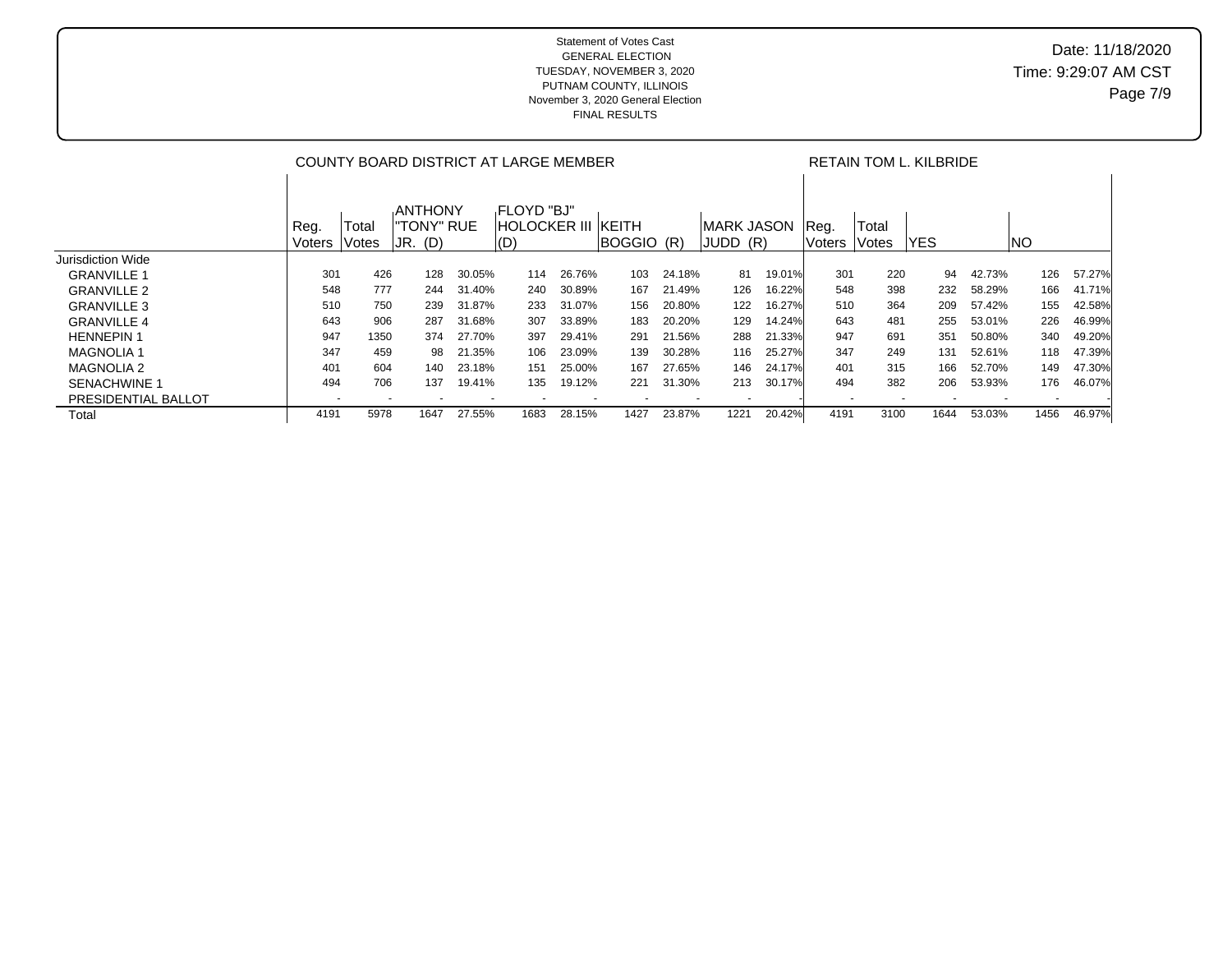|                     |                |                | RETAIN MARY W. McDADE |        |     |        | RETAIN STEPHEN A. KOURI |                          |            |        |     |        |  |  |
|---------------------|----------------|----------------|-----------------------|--------|-----|--------|-------------------------|--------------------------|------------|--------|-----|--------|--|--|
|                     |                |                |                       |        |     |        |                         |                          |            |        |     |        |  |  |
|                     | Reg.<br>Voters | Total<br>Votes | <b>YES</b>            |        | INO |        | Reg.<br>Voters          | Total<br>Votes           | <b>YES</b> |        | INO |        |  |  |
| Jurisdiction Wide   |                |                |                       |        |     |        |                         |                          |            |        |     |        |  |  |
| <b>GRANVILLE 1</b>  | 301            | 211            | 134                   | 63.51% | 77  | 36.49% | 301                     | 215                      | 147        | 68.37% | 68  | 31.63% |  |  |
| <b>GRANVILLE 2</b>  | 548            | 372            | 299                   | 80.38% | 73  | 19.62% | 548                     | 374                      | 299        | 79.95% | 75  | 20.05% |  |  |
| <b>GRANVILLE 3</b>  | 510            | 334            | 255                   | 76.35% | 79  | 23.65% | 510                     | 338                      | 265        | 78.40% | 73  | 21.60% |  |  |
| <b>GRANVILLE 4</b>  | 643            | 448            | 339                   | 75.67% | 109 | 24.33% | 643                     | 443                      | 347        | 78.33% | 96  | 21.67% |  |  |
| <b>HENNEPIN1</b>    | 947            | 653            | 487                   | 74.58% | 166 | 25.42% | 947                     | 649                      | 490        | 75.50% | 159 | 24.50% |  |  |
| <b>MAGNOLIA1</b>    | 347            | 245            | 188                   | 76.73% | 57  | 23.27% | 347                     | 246                      | 184        | 74.80% | 62  | 25.20% |  |  |
| <b>MAGNOLIA 2</b>   | 401            | 299            | 219                   | 73.24% | 80  | 26.76% | 401                     | 302                      | 228        | 75.50% | 74  | 24.50% |  |  |
| <b>SENACHWINE 1</b> | 494            | 364            | 271                   | 74.45% | 93  | 25.55% | 494                     | 367                      | 277        | 75.48% | 90  | 24.52% |  |  |
| PRESIDENTIAL BALLOT |                |                |                       |        |     |        |                         | $\overline{\phantom{a}}$ |            |        |     |        |  |  |
| Total               | 4191           | 2926           | 2192                  | 74.91% | 734 | 25.09% | 4191                    | 2934                     | 2237       | 76.24% | 697 | 23.76% |  |  |